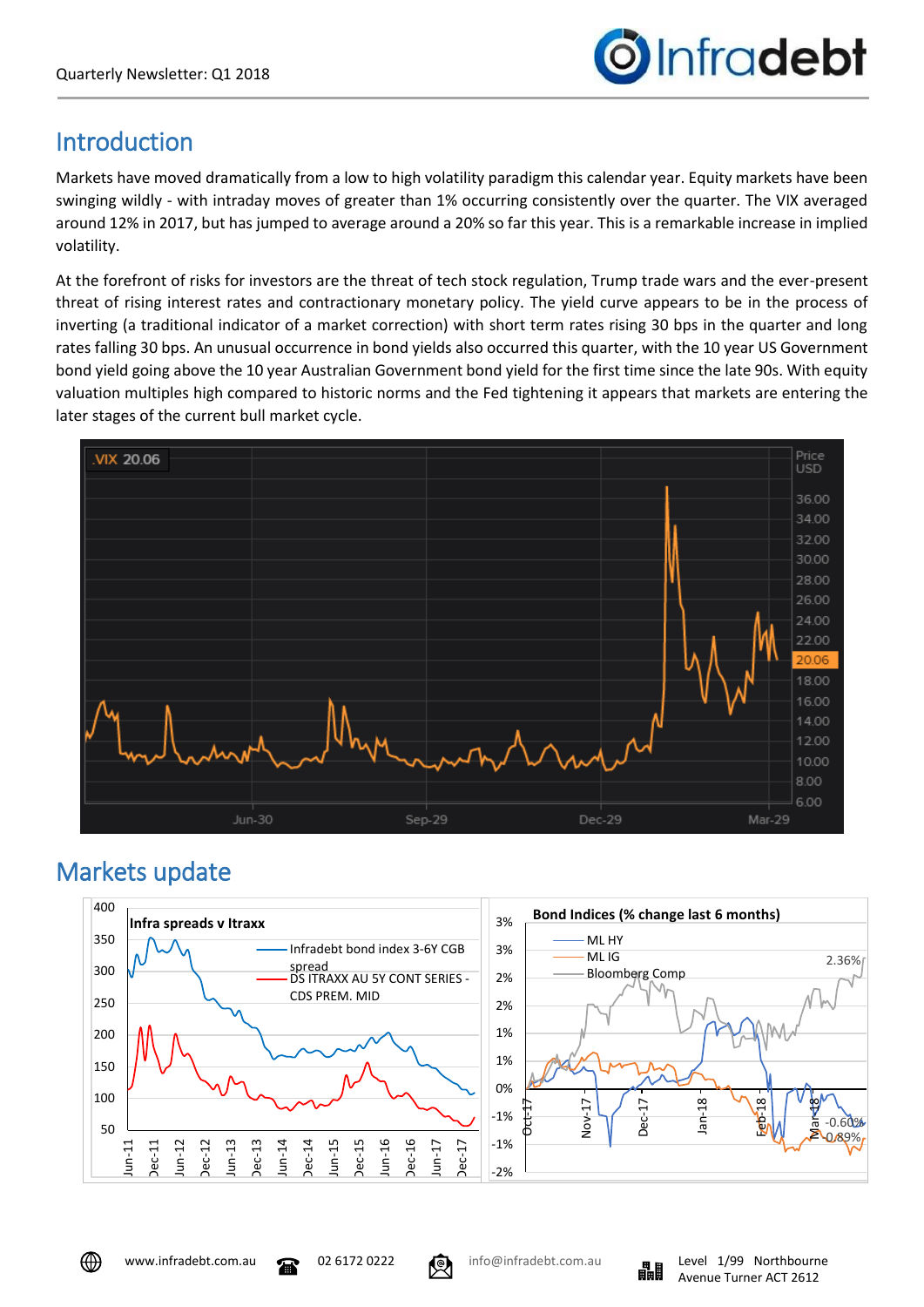



## New issuance and refinancing: March Quarter 2018

The table below provides a list of publicly available deals.

| Date     | <b>Borrower</b>                      | Instrument              | Size (m) | Term<br>(Yrs) | Curr.      | Pricing/Notes               |
|----------|--------------------------------------|-------------------------|----------|---------------|------------|-----------------------------|
| January  | Amaroo Solar                         | Loan                    | 1.4      | 5             | <b>AUD</b> | Government offtake          |
| February | <b>United Energy</b>                 | <b>Bond</b><br>floating | 150      | 5             | <b>AUD</b> | BBSW+97bps                  |
| February | <b>United Energy</b>                 | Bond - fixed            | 250      | 5             | <b>AUD</b> | Swap+112bps                 |
| February | Ausnet                               | Bond - fixed            | 500      | 10.5          | <b>AUD</b> | Swap+130bps                 |
| February | Infigen                              | Loan                    | 525      | 5             | <b>AUD</b> | <b>Partial amortisation</b> |
| February | Sydney<br><b>Desalination</b>        | Loan                    | 250/250  | 11            | AUD/USD    | BBSY+170, Libor+125         |
| February | Mumbida<br>Wind<br>Farm              | Loan                    | 124      | 12            | <b>AUD</b> | Contracted wind farm        |
| March    | Victoria<br>Power<br><b>Networks</b> | Bond - fixed            | 225      | 10            | <b>AUD</b> | Swap+133bps                 |
| March    | Murra<br>Warra<br><b>Wind Farm</b>   | Loan                    | 320/65   | 5             | <b>AUD</b> | Contracted wind farm        |
| March    | Sydney<br>Desalination               | Loan                    | 680/500  | 3/5           | <b>AUD</b> | BBSY+90/120                 |
| March    | Multinet gas                         | Loan                    | 300      | 5             | <b>AUD</b> | Refinance                   |

## Equity and other news

• Auckland Airport sold its 24.55% stake in North Queensland Airports to Perron Investment and The Infrastructure Fund.



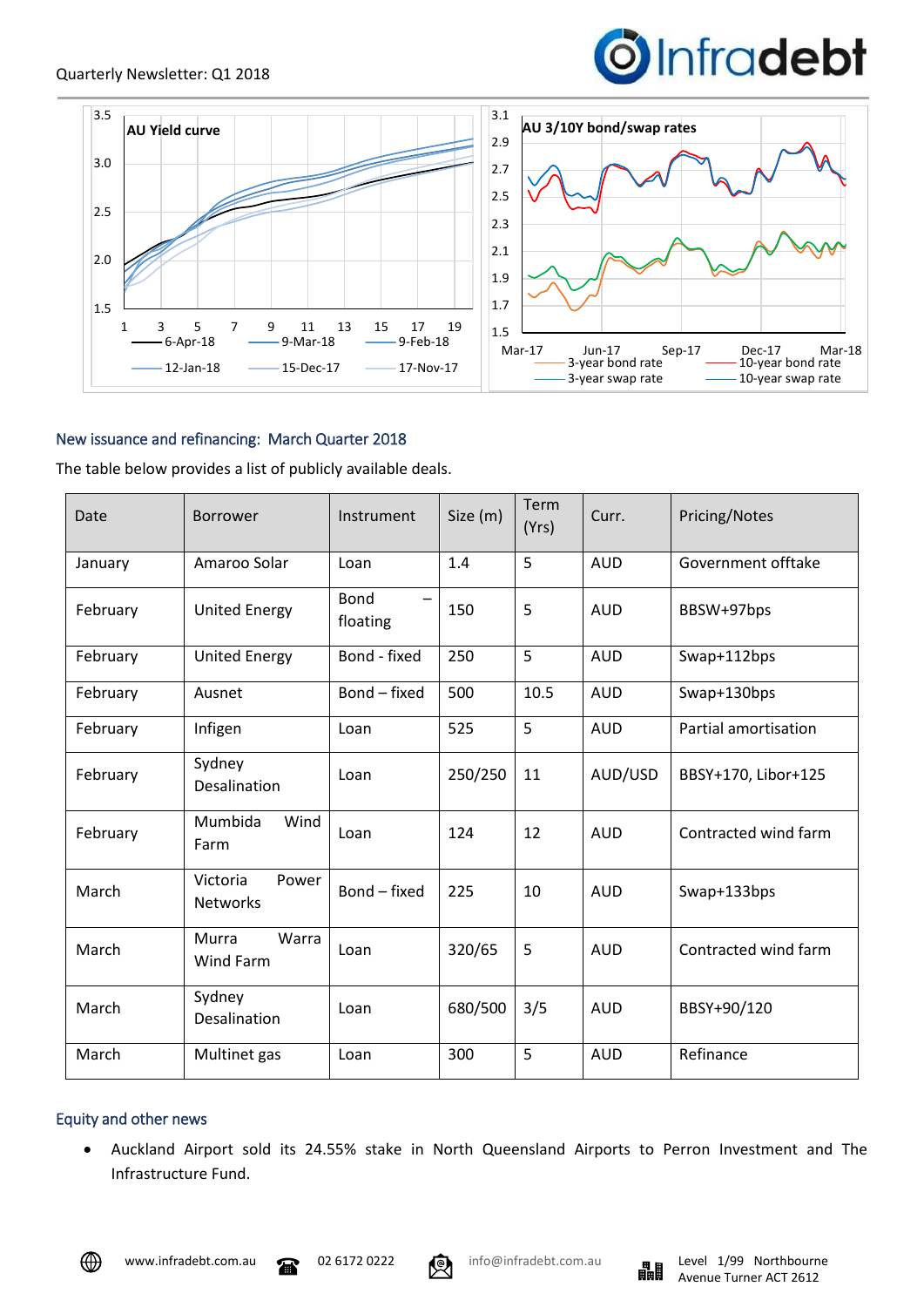

- Lenders to Queensland's debt-laden WICET have agreed to extend about US\$3bn due on an outstanding loan for eight years and a cash sweep. The extension has been agreed to but not yet been signed by the parties.
- The Queensland Government has announced the consortia shortlist for the Cross River Rail PPP. The three groups are led by CIMIC, QIC and Plenary. The project includes a tunnel and underground stations running under the Brisbane River and the central business district.
- The Victorian Government has kicked off its land registry sale, following NSW and South Australia. The government is offering a 40-year lease to the successful bidder with sale proceeds to go into improving the state's transport infrastructure. However, several services, including subdivisions, applications and surveys will remain under state ownership. The government will also retain full control over prices for statutory land registry services and price monitoring of non-statutory services provided by the private operator. Victoria is targeting to announce a preferred bidder in the second half of the year, ahead of a state election in November.

## The National Electricity Guarantee



Last quarter we elected to not make comment on the proposed NEG. We did this because far too little information was publicly available – with policy makers stating conclusions, but policy detail being completely absent other than the broad mechanisms (e.g. reliability guarantee, renewables mandate). Since this time, we've spoken with numerous market participants (retailers, regulators, generators and investors across the supply chain) and reviewed material released by various regulators and market commentators, and whilst our views will continue to evolve, from an investment standpoint our modelling and approach to new investments in the sector now incorporates the NEG.

At the core of the NEG are two new obligations on retailers as part of their licencing conditions:

- **Reliability Guarantee**. Retailers would be required to contract with dispatchable generators in for a 'certain' amount relative to their customers' forecast load.
- **Emissions Guarantee.** By contracting with a mix of renewable and traditional generation sources, retailers would be required to meet a maximum emissions intensity level. This level would be set to achieve the targeted 26-28% reduction in emissions for the electricity sector.

Reliability – what is it? This term has broad meaning generally, but in energy markets (and under the NEG) it has very specific meaning. Reliability is defined as having sufficient generation capacity to meet demand. Reliability does not cover the operation of the distribution and transmission network (that is, being able to get that energy to customers) or issues with the stability/frequency/voltage of supply

Based on material released lately by the ESB – it is clear that the concept of the reliability guarantee has evolved a fair way from the initial announcement. It seems that retailers will only be forced to buy capacity if there is a reliability



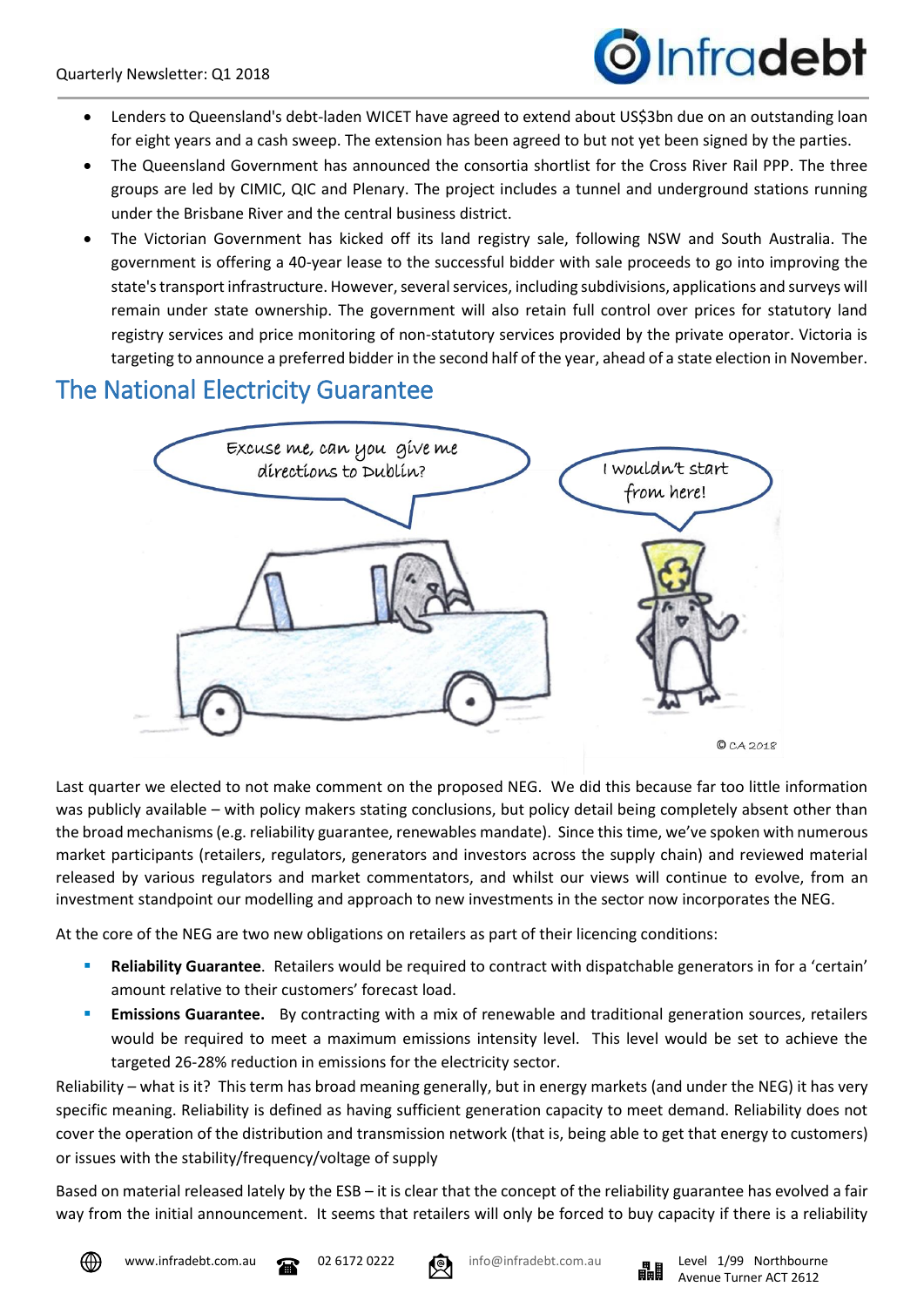

Avenue Turner ACT 2612

gap forecast by AEMO in a particular NEM region. It's important to note that at present there is no reliability gap in any NEM region (see chart later). At the moment it would appear that the reliability guarantee – announced with much fanfare – would not require anybody to do anything.

However, assuming there was a gap, it could be met through a range of mechanisms including:

- Investing in capacity (e.g. new gas-fired plant, pump hydro, storage);
- Demand response (e.g. during peak events contracting with large clients/users to lower demand so as to meet reliability standards); or
- Use markets to trade capacity so as to hedge against reliability shortfalls.

In many ways, whilst complexity and compliance requirements may increase, the change under the NEG from the operation of the market today is small. Essentially participants in the market will meet their requirements (reliability and emissions) through physical capacity (i.e. retailer owned generators or contracted capacity) and trading through ASX energy derivatives. ASX traded derivatives, or OTC equivalents, are where the bulk of hedging occurs.



So does Australia have a 'reliability issue' (using the definition employed by the NEG)? The facts:

Yes just 0.24% of all network outages for the last 10 years related to generation. Of that 0.24%, the vast majority of interruptions related to old coal and gas fired plants tripping. Ok so you might look at the above chart and say, that's nice, but we know there are issues in individual states. The existing rules and the NEG set the reliability standard at 0.002% of forecast demand – this equates to 10.5 minutes per annum of unserved load. The next chart dispels the myth that we have a reliability issue in individual states.

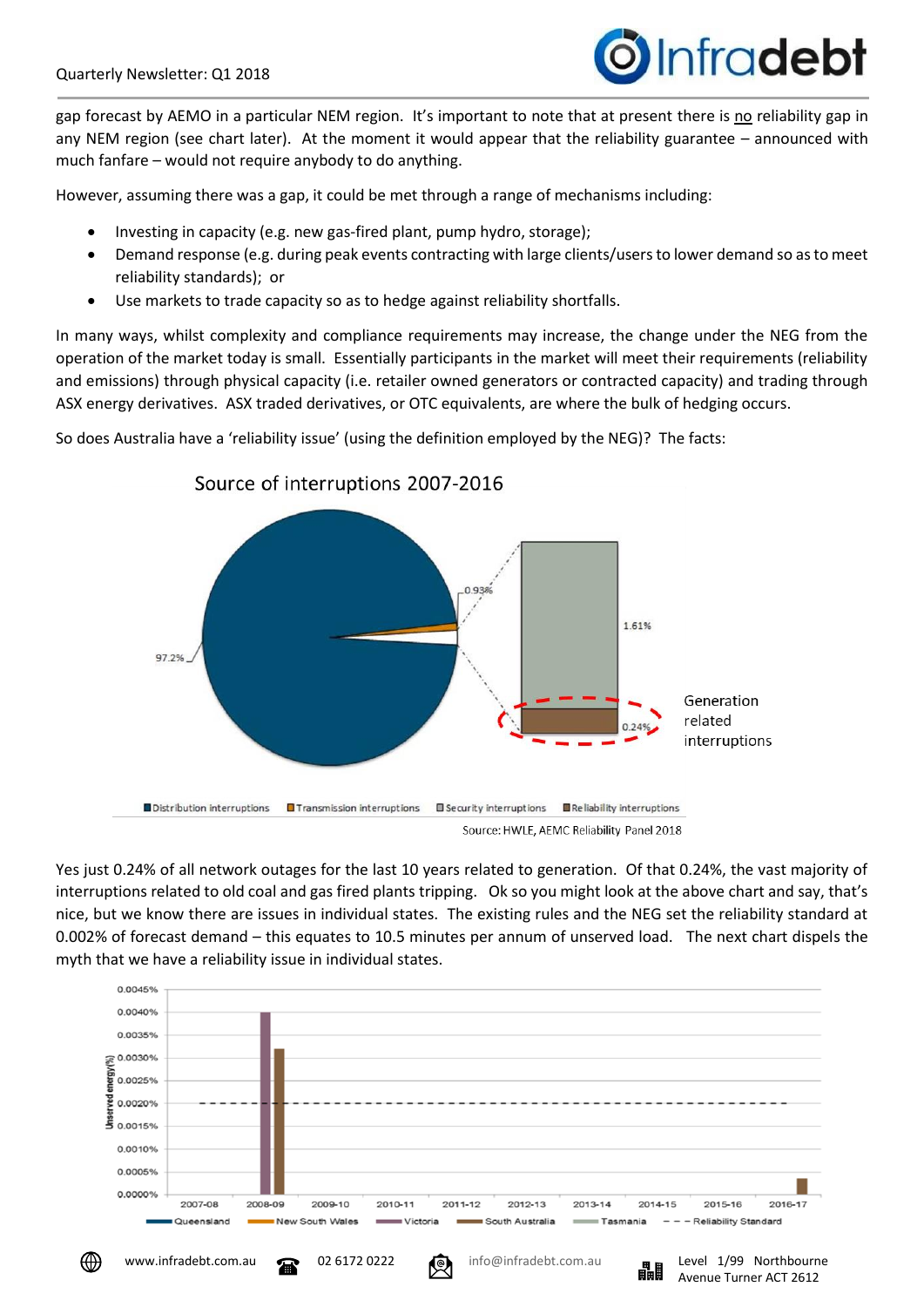

So noting that reliability is not an issue, what does the NEG give us (especially as investors)?

It could be argued that the NEG is a solution in need of a problem. But by far and away the biggest problem we have in energy markets relates to narrative. If the NEG has bipartisan support, it will hopefully remove the political grandstanding and create a basic framework where the nation can begin to address the real issues in our electricity supply chain. This more than anything, is the most important thing to unlocking investor capital and lowering the cost of doing business in Australia.

So what are the real issues that are effecting energy markets, and more than anything affecting our industry competitiveness (think Portland aluminium smelter), that the NEG doesn't address?

## **Market concentration**

- The NEG mandate specifically excludes a review of the exiting market structure. However, we have three dominant retailers (AGL, EA, and Origin) controlling a huge share of the market. Competition is a big issue.
- Vertical integration of the big 3 retailers also creates further issues the NEG as specified implicitly assumes that generators and retailers are separate entities competing in an efficient market – this is not the case. In particular, we are sceptical of the ESB's claims that the NEG will act to bring down wholesale prices. Wholesale prices are likely to fall due the wave of new renewable supply on the back of the RET – but the NEG in our view will have limited impact on pricing.
- The NEG will likely have increased compliance requirements (NEG enforcement occurs at the retailer level) and thus smaller retailers will be at an even greater disadvantage. Here there are parallels with Australia's banking market.

## **Transmission/Distribution – the elephant in the room**

- Network costs make up circa 40-50% of the household bill it varies widely based on the type of customer and network location. Generation, which is the focus of the NEG, makes up only circa 20%-30% of a customer's bill. Even if generation costs were halved under the NEG, the reality is that the average consumers energy bill will only benefit at the margin. Network costs as a proportion of the average bill have accelerated far faster than any other cost component over the last 10 years.
- Looking forward, as Infradebt has previously noted, we see network costs as a very big issue for the efficient operation of the market. Embedded solutions are really beginning to move forward (many projects have approached Infradebt seeking debt finance, a number are under due diligence). Embedded technologies (e.g. solar, storage, control systems) operate in a deflationary environment, the faster costs fall, the greater the network arbitrage. As more users switch at the margin, it forces more cost onto a shrinking base of consumers (as network costs are largely fixed and spread across users). It should be noted that energy consumption has been, and is forecast to be, flat into the future. Some say that fixed and demand charges solve this problem – but really this simply solves the network assets owner's problem, the total cost of supply to users remains very high.
- You may reflect on the pie chart above (99.76% of outages relate to the network) as a demonstration that we need more, not less network investment, but by world standards reliability is a non-issue – Australia's electricity system is very reliable. The real question is are we overpaying for reliability relative to what we actually need? Energy Australia estimates that \$11 billion (13% of total network assets) of Australia's grid infrastructure is used only **1%** of the time.

#### **Environment**

• What is often missed in the media is that targets for CO2 emissions are fixed. We have a budget to reduce our emissions by 26-28% over 2005 emissions. Every year we miss this target, we need to outperform the target (that is, be below target) in a subsequent year. This means deferring action imposes a steeper adjustment path in the future.



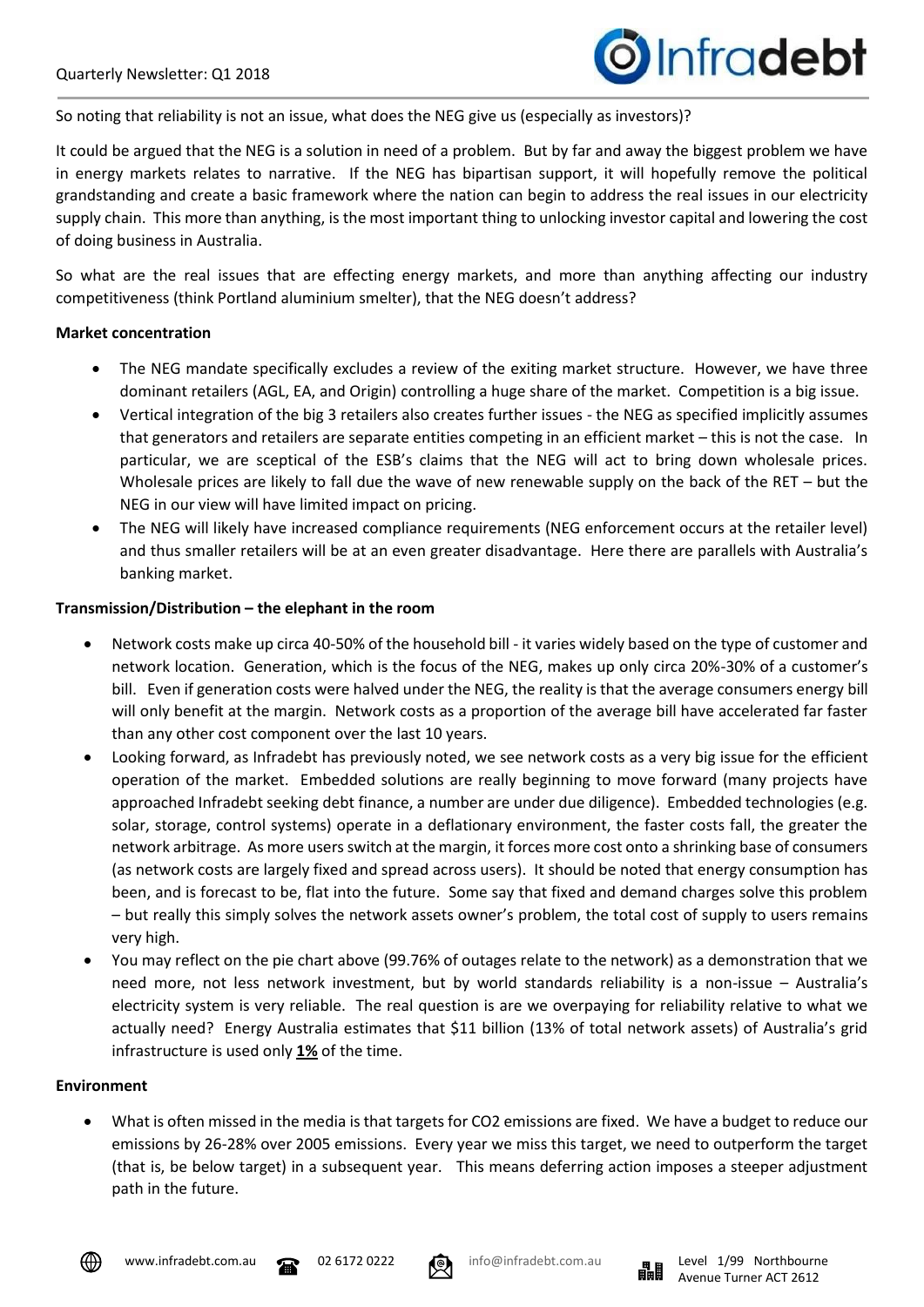# Infradebt

• The stated target of the NEG matches the Paris commitment. But electricity emissions only make up around a third of emissions (see chart below). So either we will not meet our Paris commitments or we expect the transport, mining and agricultural sectors to carry a much higher burden into the future.

## Where are Australia's quarterly emissions coming from?



Guardian graphic | Source: NGGI, NDEVR Environmental

## **Plant**

• Our fleet of generation assets is rapidly aging (see chart below). Irrespective of whether replacement assets are renewable, this renewal needs to start now. To put the change in perspective, the replacement of Hazelwood's capacity – requires 4GW of solar capacity (approximately twenty 200MW plants – which is typically as big as farms go in Australia).

# We need an outcome: old plants will close





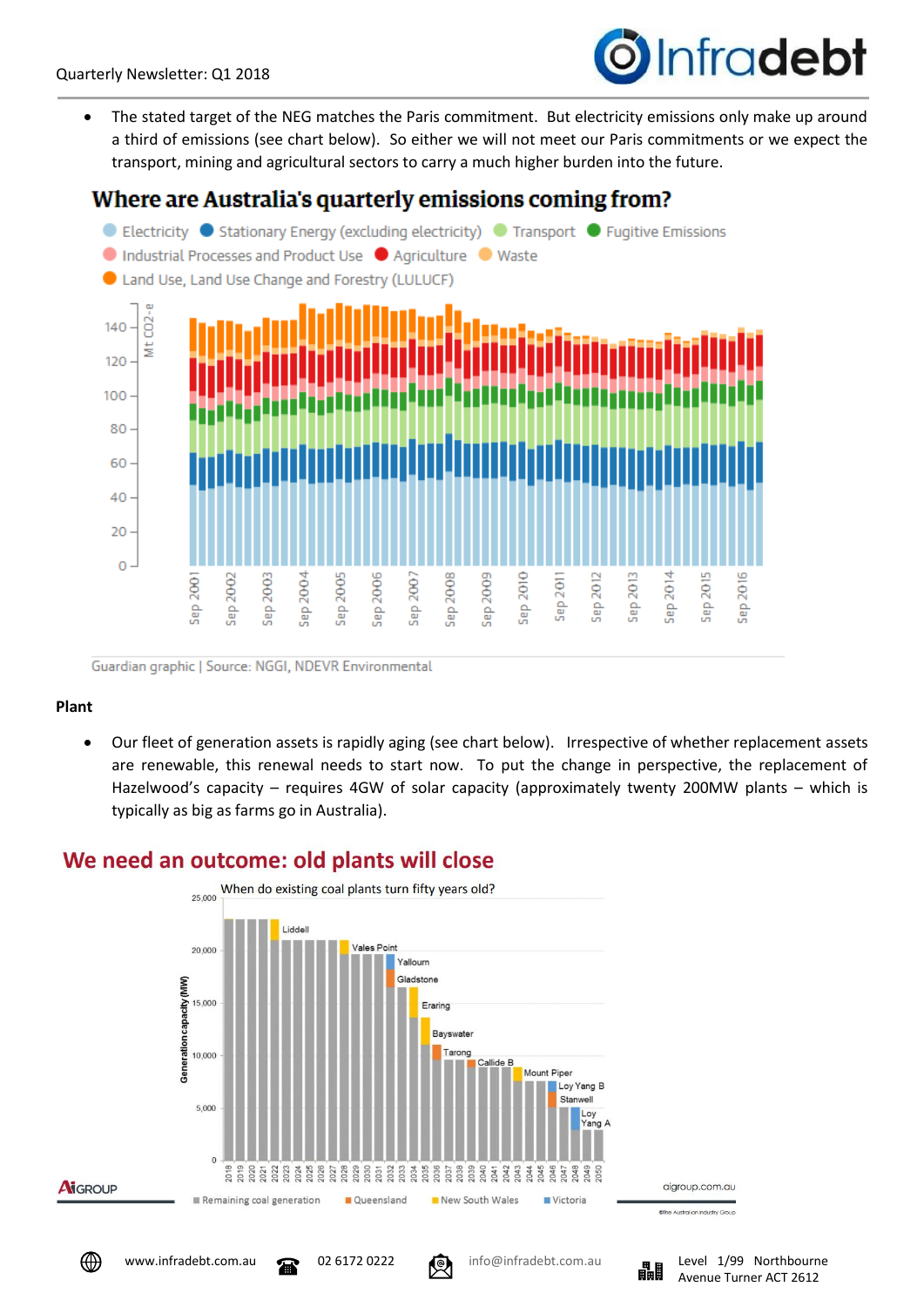

• Storage will be an increasingly important component of the electricity market as we move forward, but we're yet to be convinced on the merits of projects like Snowy Hydro 2.0. We just can't see how under the NEG the project has revenue certainty. As we've demonstrated above, capacity today is not an issue. With plant retirements and increasing intermittent generation, capacity could become an issue – but the project is enormous, has a long lead time and is exceptionally expensive. The question we have is who will absorb this much capacity at a price that recovers costs. We'll likely have another piece on Snowy Hydro 2.0 in the future – but suffice to say we question whether this project will go ahead when it is apparent there are cheaper, more fit for purpose, alternatives.

## **Conclusion**

The stated objective of the NEG is to deliver Australians cheaper, more reliable, and cleaner electricity – but in many ways, and linking it to the title, if this is the objective – we wouldn't be starting from here (generation). The NEG may not hurt, but nor is it really a solution to the real structural issues affecting electricity markets. That said, we are supportive of the NEG, especially if it creates a base (with bi-partisan support) by which policy makers can move forward, because the uncertainty of the status quo only increases costs into the future.

As investors we urge caution irrespective of where you play in the electricity supply chain. There are definitely value accretive opportunities, but it's very important that you contemplate a wide range of potential outcomes.

# A shift in inflation?

The period since the GFC has been characterised by very low inflation (and interest rates) and, investors' portfolios have responded to this with an ever increasing reach for yield. However, is the inflation outlook at an inflection point?

Low inflation has been built on four foundations:

- 1. Excess capacity following the GFC, particularly in labour markets
- 2. Globalisation
- 3. Exported deflation from China
- 4. Excess debt and debt deflation

But three out of four of these foundations are starting to break down:

• *Labour market slack is much lower*. While the rebound from the recession of 2008 has been slower than most – this was almost a decade ago. Modest employment growth as well as the impact of demographics on the size of the labour force has seen unemployment fall. For example, see below for the US.





•



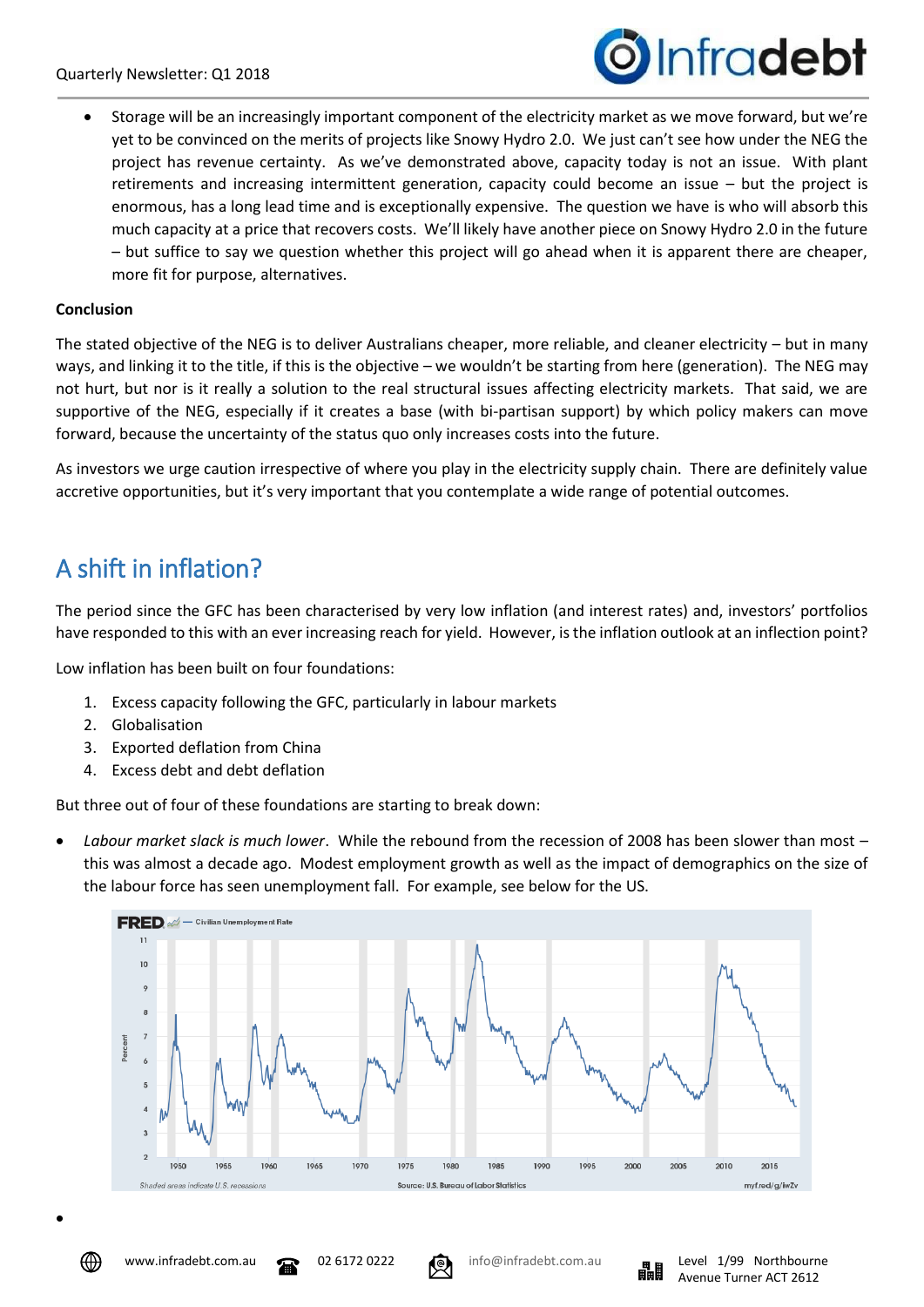

- *Globalisation is under threat* with increased protectionist sentiments in many countries. The most glaring example of this are the recently announced steel tariffs in the US (and response from China with retaliatory measures of their own). Protectionism is inherently inflationary (the whole point is to push up prices for domestic producers).
- *China is no longer exporting deflation to the rest of the world*. Chinese producer prices are rising. There has been a shift in government policy on two fronts.
	- o The *environment and pollution* are a much higher priority in China than a decade ago. The Chinese government is making substantial efforts to reduce pollution in China (and is under material pressure from its population to do so). This will push up costs and prices. It will also rapidly reduce excess capacity in highly polluting industries.
	- o *China's attitude to debt and capital allocation*. Part of what has made the "equilibrium" of economic growth of the last few years work is China's willingness to continue to make large debt funded investments in capital goods and capacity even when those investments have low returns on capital. This has propped up aggregate demand on a global basis – but at the cost of ever more debt on the Chinese balance sheet. There are increasing signs that the Chinese government is concerned about the risks from its prodigious debt build up and, going forward, will not be willing to be the low return investor. This will reduce excess capacity and, combined with the costs of better environmental performance, see China shift from exporting deflation to potentially exporting inflation. See below for PPI trends in China.



The one deflationary factor that has not disappeared is debt. Debt levels have continued to grow and the recently passed tax changes in the US will see the US run a very large budget deficit for the next few years (particularly for this stage of the economic cycle). At present, concerns about debt sustainability – which were acute during and in the immediate aftermath of the GFC – have abated. Whether markets retain their current sanguine view of debt sustainability as interest rates rise (see below) remains an open question.

## What does a shift to higher inflation mean?

It means higher interest rates – both at the long end as bond investors demand higher yields to protect against inflation – as well as at the short end as central banks act to tighten monetary policy from its incredibly stimulatory levels.

It means central banks have less room to respond to financial market weakness. That is, perhaps the end (or at least the reduction) of the Greenspan/Bernanke/Yellen put. Certainly, if central banks had a choice between a bit of financial market weakness now (when the underlying real economy in the US is benefiting from a trifecta of hurricane







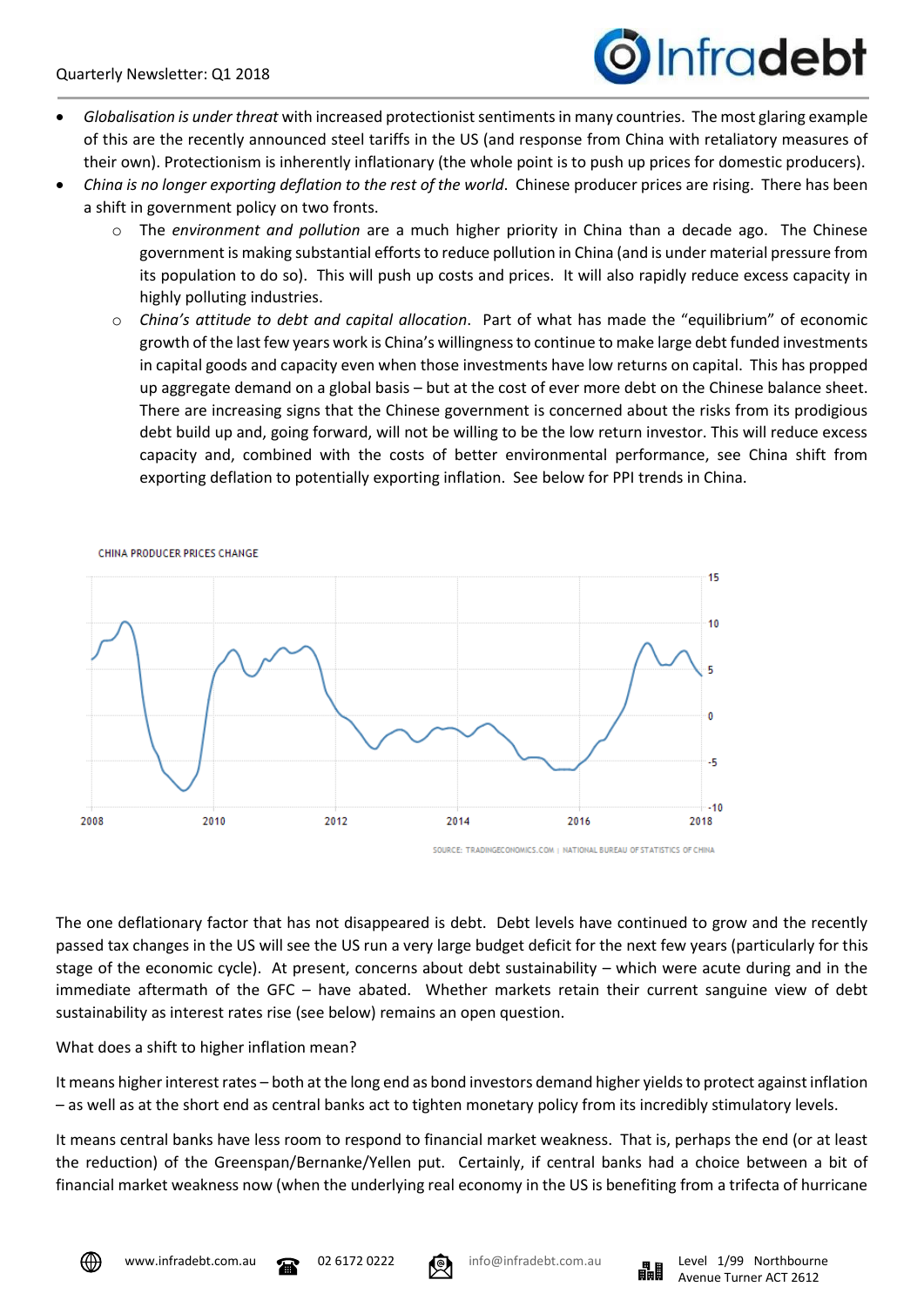

rebuilding activity, massive tax cuts and potentially an infrastructure building program) and a year or two from now (when these temporary stimuli will have passed) they would most certainly choose now.

It means lower valuations for assets – higher base rates will put downward pressure on equity valuations as well as the bond substitutes such as infrastructure and property. Our view is that credit spreads are likely to move wider – on the back of a reversal of the liquidity and market dynamics that have driven the hunt for yield. If low interest rates and the There is No Other Alternative mindset have driven yields and spreads down over the past decade – then presumably higher rates, higher volatility and lower liquidity (as quantitative easing turns to quantitative tightening) operates in reverse.

All this says inflation will be a key focus of financial markets for the months ahead.

# The tyranny of asset class boxes

Asset consultants like to define asset classes boxes. These are used to group investments of similar risk and return characteristics. They are also used to communicate the investment strategy of different member investment choices to members – think of the ubiquitous pie charts on product dashboards.

Asset class boxes are an intellectual tool to group similar assets together and allow parts on the portfolio to be optimised individually. That is, rather than assessing a potential new investment against all possible alternatives – the process is to, step 1, decide which asset class box it falls into and step 2, to decide if adding that asset improves the risk return characteristics of that box.

In the good old days these boxes very simple. They were Cash, Bonds, Shares and Property. However, as time has passed, the number of asset class boxes has grown (with a plethora of different and inconsistent names). A key driver of this growth is alternatives. First there was an Alternatives box – which covered assets that where neither simple listed shares or liquid high quality bonds. That is, Alternatives started as the box for assets that didn't fit neatly in a box!

Now, as strategies grow in sophistication and complexity, most funds have boxes labelled "Defensive Alternatives" and "Growth Alternatives".

What do these labels mean? Here is my simplistic interpretation of the labels – which is probably correct 80% of the time – but many funds and asset consultants have different definitions of these boxes.

| <b>Box Names</b>          | What's in the Box                                                                                                                                                                                                                                                  |  |  |  |  |
|---------------------------|--------------------------------------------------------------------------------------------------------------------------------------------------------------------------------------------------------------------------------------------------------------------|--|--|--|--|
| Fixed<br>Interest/Bonds   | Highly liquid and high credit quality bonds. Usually dominated by government bonds.                                                                                                                                                                                |  |  |  |  |
|                           | Some funds also sneak a bit of junk bonds or emerging market debt in here.                                                                                                                                                                                         |  |  |  |  |
| Defensive<br>Alternatives | Things that aren't in Bonds because of lower liquidity or higher default risk.                                                                                                                                                                                     |  |  |  |  |
|                           | Most funds put junk bonds here.                                                                                                                                                                                                                                    |  |  |  |  |
|                           | But lots of funds also include infrastructure equity, hedge funds, mezzanine debt and below<br>investment grade debt as well.                                                                                                                                      |  |  |  |  |
|                           | Sometimes property gets put in this box as well.                                                                                                                                                                                                                   |  |  |  |  |
|                           | Simplistically this box usually has assets with returns between that of fixed income and listed<br>equity but expected to be less risky than listed equity. As funds have reached for yield – most<br>assets are more at the top end of this band than the bottom. |  |  |  |  |





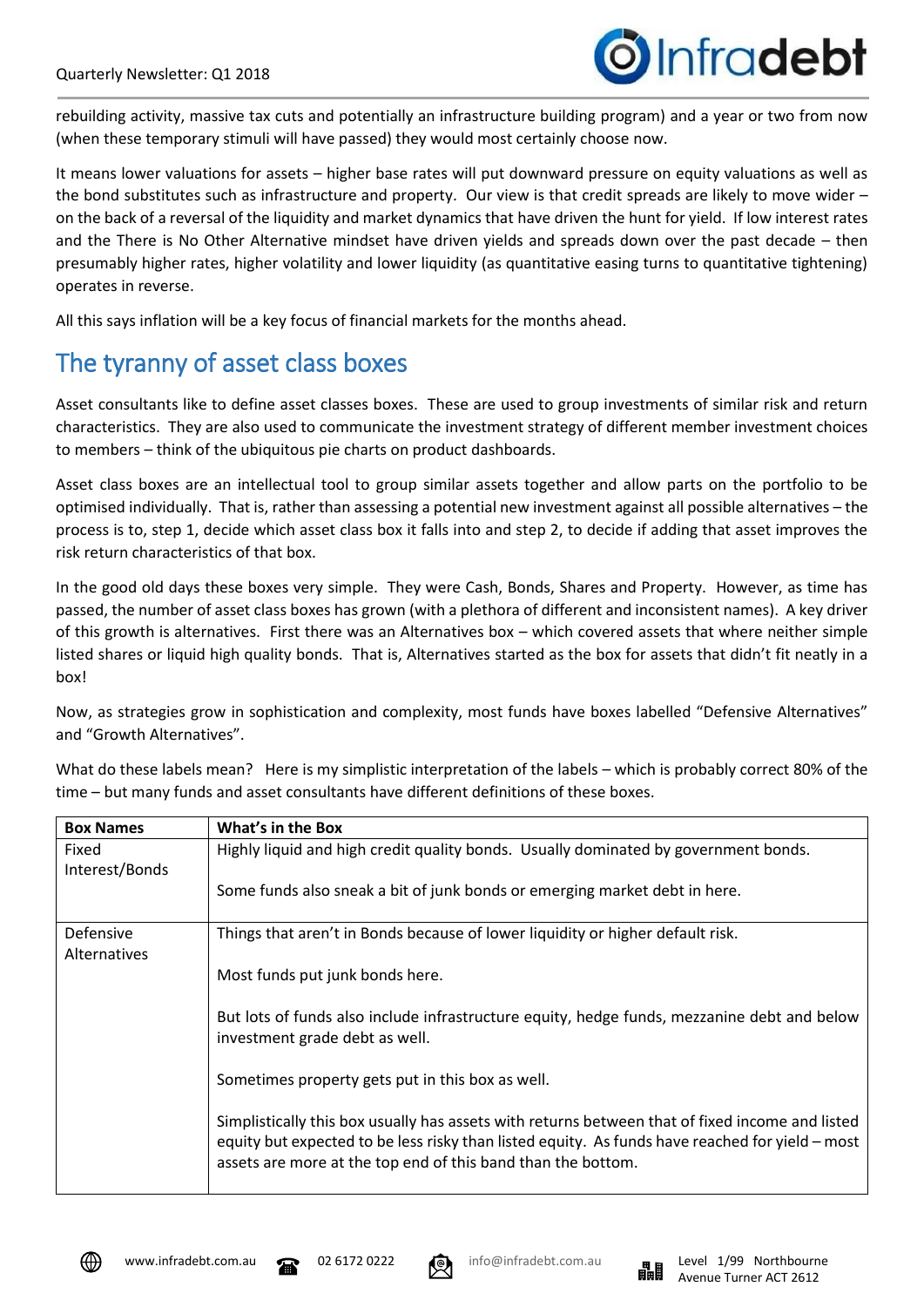

| Growth              | This is the box that contains assets that aren't simple listed equities and that are clearly higher |  |  |
|---------------------|-----------------------------------------------------------------------------------------------------|--|--|
| <b>Alternatives</b> | risk and higher returning than listed equity.                                                       |  |  |
|                     |                                                                                                     |  |  |
|                     | This is the double digit returns box.                                                               |  |  |
|                     |                                                                                                     |  |  |
|                     | Venture capital and private equity go here.                                                         |  |  |
|                     |                                                                                                     |  |  |
|                     | Property development might go here.                                                                 |  |  |
|                     |                                                                                                     |  |  |
|                     | Sometimes the risky parts of infrastructure equity might be allocated to growth alternatives        |  |  |
|                     | - eg greenfields infrastructure equity.                                                             |  |  |
|                     |                                                                                                     |  |  |

Well you might say – that's all very interesting – but what is the problem?

Bonds/Fixed Income is narrowly defined with only fully liquid high grade portfolios included.

As funds reach for yield, but want to maintain their growth/defensive splits (which are important for classifying which section of the monthly performance survey they appear in), they are increasingly including equity investments – most notably infrastructure equity – in the Defensive Alternative bucket.

This results in a Defensive Alternatives box which is quite crowded and contains things with fundamentally different risk profiles.

As an infrastructure debt manager – it doesn't make sense to me that infrastructure senior debt gets put in the same box as infrastructure equity. This is effectively saying there is no significant difference in risk profile between debt and equity in the same asset!

That is ridiculous. Debt has seniority. Equity suffers (or benefits) from variability in returns/performance first. Debt's cash flows are front ended. Equity's large cash flows typically occur late in the life of an asset (see wind farm chart below).



In today's era of potentially rising interest rates – this differential in duration may be critical. In particular, it is often the "safest" infrastructure equity assets (for example, PPPs) that have the most leverage and the most back-ended equity cash flows. This leaves them particularly exposed to a rising interest rate environment.

While it is important to acknowledge my frustration as a debt manager – I would also caution investors to take a step back and undertake a sanity check of their asset class box definitions and where they might be leading them.